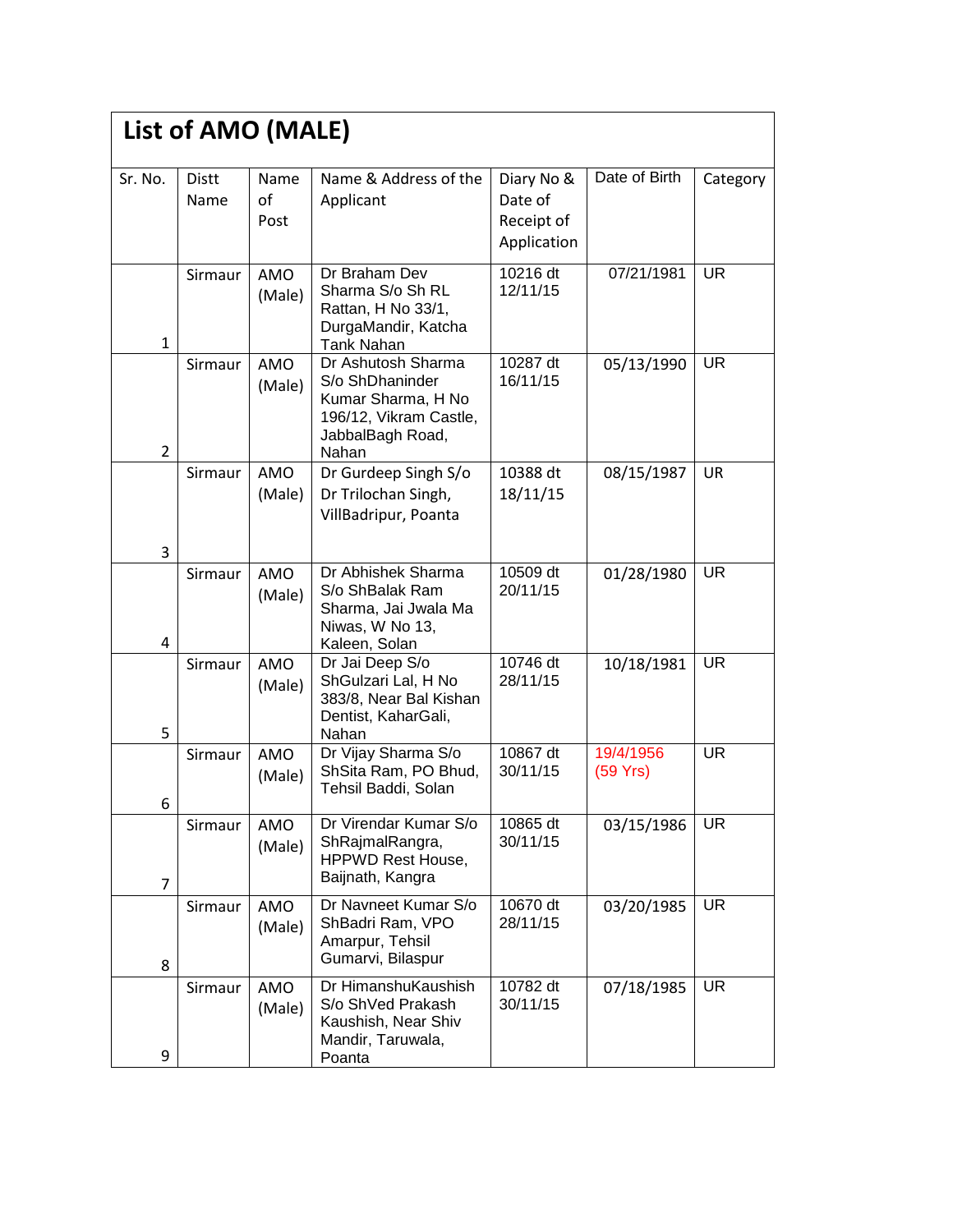|    | Sirmaur | AMO<br>(Male)        | Dr Anil Kumar Vishnoi<br>S/o ShRanvir Singh, H<br>No 2747/8, Jain Galli,                                           | 10794 dt<br>30/11/15 | 21-06-1957 (<br><b>58 Yrs)</b> | <b>UR</b>  |
|----|---------|----------------------|--------------------------------------------------------------------------------------------------------------------|----------------------|--------------------------------|------------|
| 10 |         |                      | Bara Chowk, Nahan                                                                                                  |                      |                                |            |
| 11 | Sirmaur | <b>AMO</b><br>(Male) | Dr Ashok Kumar<br>Gautam S/o Sh<br>Chander<br>ShekharGautam, H No<br>233/1, KundonKaBaag,                          | 10797 dt<br>30/11/15 | 15/05/1956<br>(59 Yrs)         | <b>UR</b>  |
| 12 | Sirmaur | <b>AMO</b><br>(Male) | Katcha Tank, Nahan<br>Dr DiwakarVerma S/o<br>ShBaldev Chander,<br>Aashirwad Nursing<br>Home, VPO Majra,<br>Sirmaur | 10810 dt<br>30/11/15 | 01/21/1984                     | UR.        |
| 13 | Sirmaur | AMO<br>(Male)        | Dr Manmohan Singh<br>S/o Sh Roshan Lal,<br>Vill& PO Mallohti,<br>Tehsil Pachhad,<br>Sirmaur                        | 10480 dt<br>20/11/15 | 07/21/1981                     | <b>SC</b>  |
| 14 | Sirmaur | <b>AMO</b><br>(Male) | Dr Santosh Kumar S/o<br>ShGaribDass,<br>VillKuddi, PO Binola,<br>Tehsil Sadar, Distt<br>Bilaspur(HP)               | 10610 dt<br>26/11/15 | 12/02/1991                     | <b>SC</b>  |
| 15 | Sirmaur | <b>AMO</b><br>(Male) | Dr Sachin Bhandari<br>w/o ShRajender<br>Bhandari, VPO<br>Mangarh, Pachhad,<br>Sirmaur                              | 10925 dt<br>30/11/15 | 08/17/1985                     | <b>OBC</b> |
| 16 | Sirmaur | AMO<br>(Male)        | Dr Sumit Kumar S/o<br>ShDharam Singh, VPO<br>Kollar, Poanta                                                        | 10671 dt<br>28/11/15 | 03/25/1989                     | <b>OBC</b> |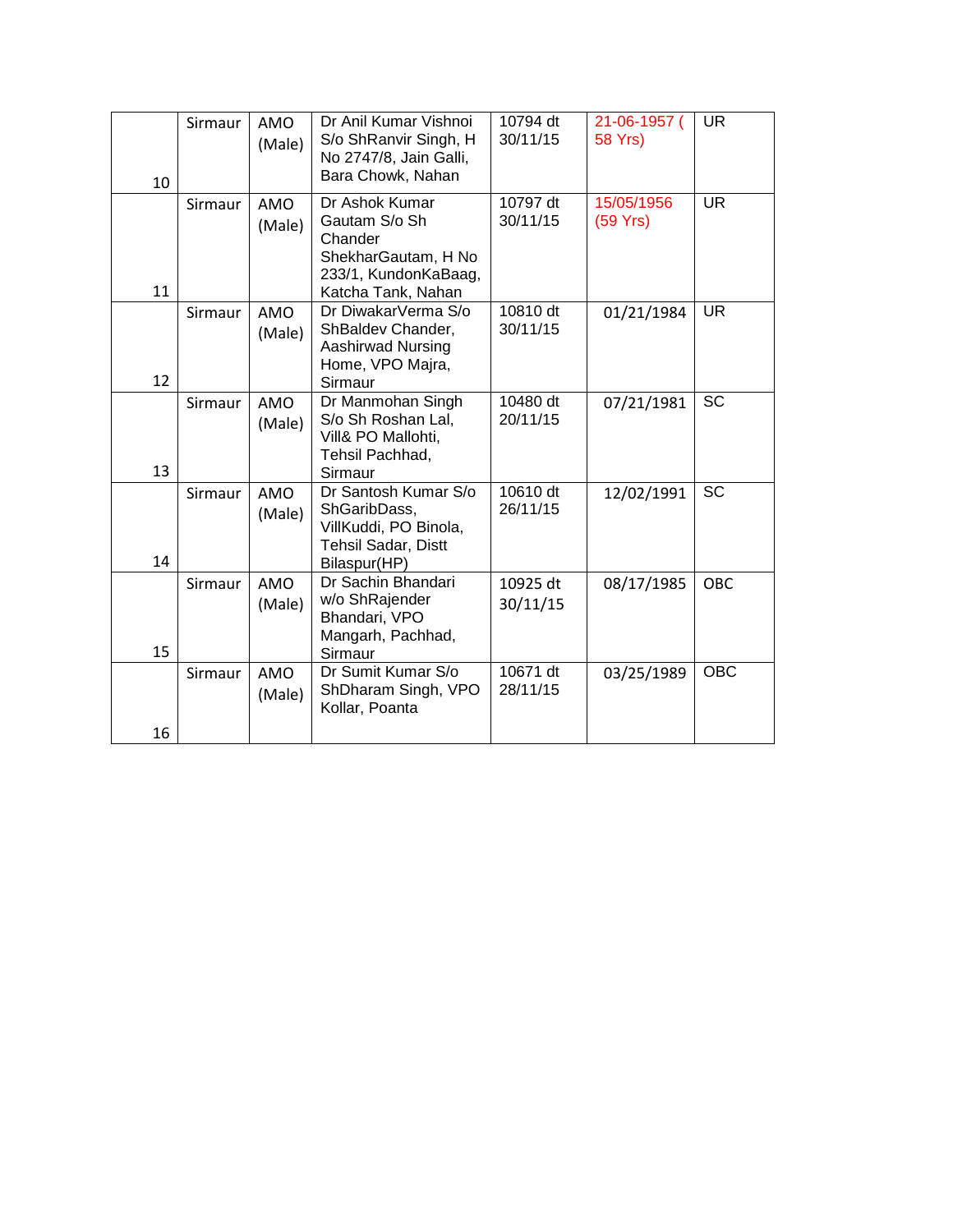#### **LIST OF AMO FEMALE**

| S.No           | Name of Post | Name & Address of the<br>Applicant                                                                            | Diary No &<br>Date of<br>Receipt of<br>Application | Date of<br><b>Birth</b> | Category  |
|----------------|--------------|---------------------------------------------------------------------------------------------------------------|----------------------------------------------------|-------------------------|-----------|
| $\mathbf{1}$   | AMO(Female)  | Dr Malvika Paul D/o ShAjit Singh<br>Paul, Near Neurological<br>Hospital, YashwantVihar, Shimla<br>Road, Nahan | 10390 dt<br>18/11/15                               | 09/09/1989              | <b>UR</b> |
| $\overline{2}$ | AMO(Female)  | Dr NeenaSoni D/o Sh Moti Lal<br>Soni, VPO Maharal, Tehsil<br>Barsar, Distt Hamirpur                           | 10479 dt<br>20/11/15                               | 04/11/1987              | <b>UR</b> |
| 3              | AMO(Female)  | Dr Priyanka D/o Sh Vijay Kumar,<br>W/o VivekDhiman, Block<br>Engineer, Development Block<br>Sangrah           | 10600 dt<br>26/11/15                               | 03/07/1989              | <b>UR</b> |
| $\overline{4}$ | AMO(Female)  | Dr Nisha D/o Sh Sunder Lal, H<br>No 234/1, KundanKa Bag, Near<br>RP Post, Nahan                               | 10607 dt<br>26/11/15                               | 04/22/1986              | <b>UR</b> |
| 5              | AMO(Female)  | Dr NamrtaAttri D/o ShLaxmi<br>Chand Attri, Vill& PO Majra,<br><b>Tehsil Poanta</b>                            | 10674 dt<br>28/11/15                               | 01/23/1991              | UR        |
| 6              | AMO(Female)  | Dr Rama Chauhan D/o Atter<br>Singh Chauhan, H No 172/3,<br>NavVihar Colony, Poanta                            | 10680 dt<br>28/11/15                               | 07/12/1988              | <b>UR</b> |
| $\overline{7}$ | AMO(Female)  | Dr Shama D/o ShNasrat Ali,<br>VillTokaNagla, PO Jamniwala,<br>Poanta                                          | 10690 dt<br>28/11/15                               | 02/27/1992              | <b>UR</b> |
| 8              | AMO(Female)  | Dr Amisha Mahajan D/o Sh Ajay<br>Mahajan, Flat No 102,<br>Sanchiaka Tower, Tutu, Shimla-<br>Ш                 | 10705 dt<br>28/11/15                               | 06/18/1990              | <b>UR</b> |
| 9              | AMO(Female)  | Dr Harneet Kaur D/o Sh S. Didar<br>Singh, Jawala Tent House,<br>Katcha Tank, Opposite Bus<br>Stand, Nahan     | 10825 dt<br>30/11/15                               | 11/03/2015              | <b>UR</b> |
| 10             | AMO(Female)  | Dr Kanishka Garg D/o<br>ShDarshan Lal Garg, 82/9, Devi<br>Nagar, Poanta                                       | 10829 dt<br>30/11/15                               | 03/18/1987              | <b>UR</b> |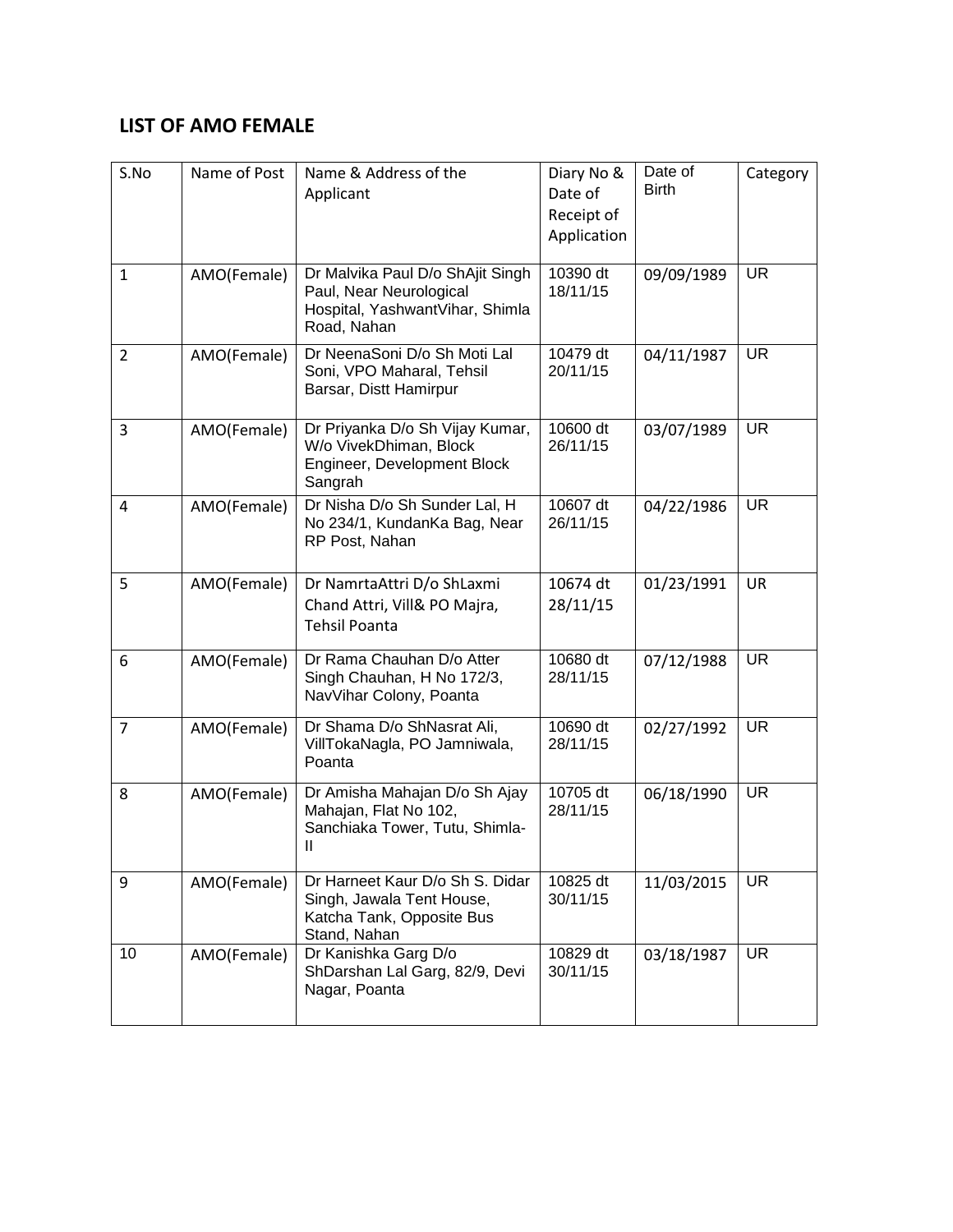| 11 | AMO(Female) | Dr Esha Thakur D/o ShBhag<br>Singh Thakur, H No 222/6,<br>Santosh Niwas, Near MC<br>collony, Nahan | 10885 dt<br>30/11/15 | 08/08/1990 | <b>UR</b>  |
|----|-------------|----------------------------------------------------------------------------------------------------|----------------------|------------|------------|
| 12 | AMO(Female) | Dr Anju Bala D/o Sh Neem<br>Chand, VillGunglon, PO<br>Dhaulakuan, Tehsil Poanta,<br>Sirmaur        | 10507 dt<br>20/11/15 | 05/02/1991 | <b>OBC</b> |
| 13 | AMO(Female) | Dr Reena Sharma D/o ShHirday<br>Ram Sharma, VillShirgaon, PO<br>Shilla, The Kamrau, Sirmaur        | 10751 dt<br>28/11/15 | 12/02/1989 | <b>OBC</b> |
| 14 | AMO(Female) | Dr Anju Pundir D/o ShMohar<br>Singh Hitashi, H No 245/12,<br>MohallaChakreda, Nahan                | 10803 dt<br>30/11/15 | 10/23/1984 | <b>SC</b>  |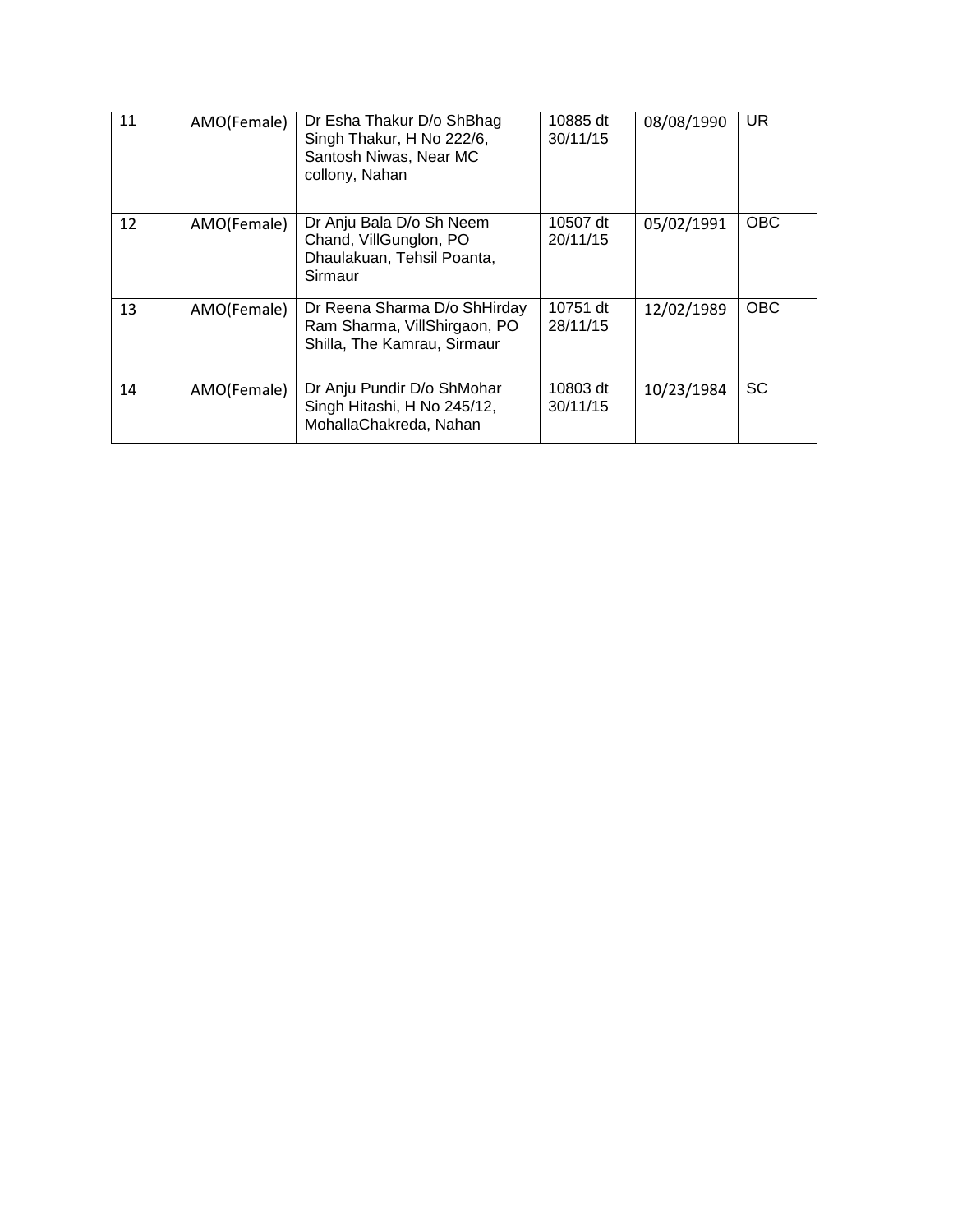# **Pharmacist**

| Sr.<br>No.     | Sr.No      | Name & Address<br>of the Applicant                                                                                                                | Diary No &<br>Date of<br>Receipt of<br>Application | Date of<br><b>Birth</b> | Sex         | Category  |
|----------------|------------|---------------------------------------------------------------------------------------------------------------------------------------------------|----------------------------------------------------|-------------------------|-------------|-----------|
| $\mathbf{1}$   | SMR/PHUR60 | Disha Singh D/o<br>Dr Dhanbir<br>Singh, VPO<br>Kollar, Poanta                                                                                     | 10821 dt<br>30/11/15                               | 05/22/1988              | F           | <b>UR</b> |
| $\overline{2}$ | SMR/PHUR39 | Kiran Bala D/o<br>ShJagat Singh<br>Chauhan, H No<br>24/3,<br>AdarshCollony,<br>Jamniwala<br>Road, Badripur,<br>Poanta                             | 10748 dt<br>28/11/15                               | 04/04/1989              | $\mathsf F$ | <b>UR</b> |
| 3              | SMR/PHUR56 | Urmila D/o Sh<br>Hari Chand,<br>VillKanog, PO<br>Charna,<br>Sangrah                                                                               | 10811 dt<br>30/11/15                               | 01/07/1990              | $\mathsf F$ | <b>UR</b> |
| 4              | SMR/PHUR24 | <b>Bharti Shrama</b><br>D/o ShParkash<br>Chand Sharma,<br>H No 150/8,<br>Irregation<br>Office, Poanta                                             | 10693 dt<br>28/11/15                               | 11/04/1978              | F           | <b>UR</b> |
| 5              | SMR/PHUR91 | Ankita Devi D/o<br>Sh Daman<br>Singh, C/o<br>ShPritpal Negi,<br>H No 56/1,<br>Ward No -03,<br>Mehtab Galli,<br>Badripoor,<br><b>Tehsil Poanta</b> | 10918 dt<br>30/11/15                               | 12/11/1990              | F           | <b>UR</b> |
| 6              | SMR/PHUR11 | Monika D/o<br>ShPrem Chand,<br>VillKararaghad,<br>PO Danoghat,<br>Tehsil Arki,<br><b>DisttSolan</b>                                               | 10508 dt<br>20/11/15                               | 07/07/1989              | F           | <b>UR</b> |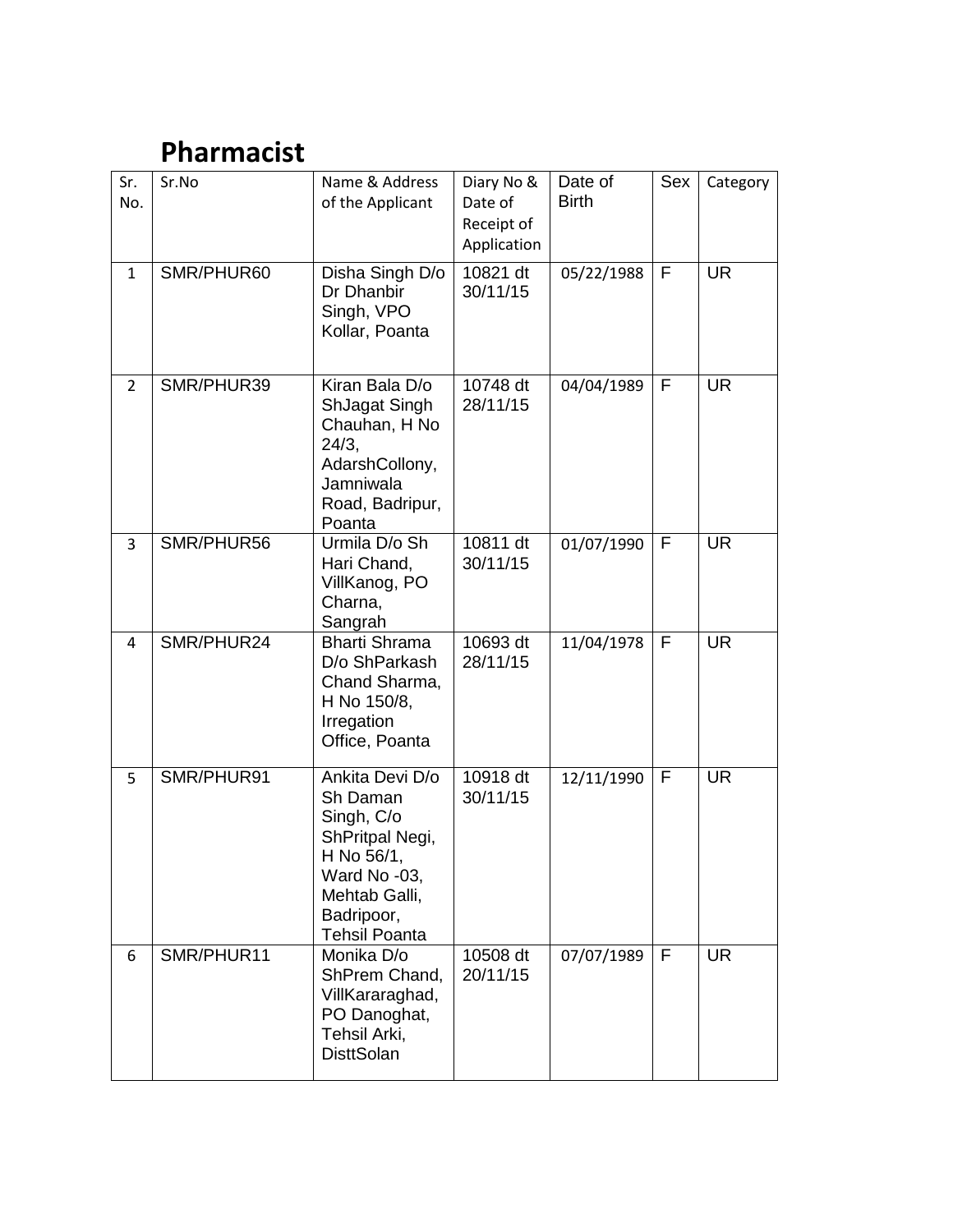| $\overline{7}$ | SMR/PHUR88 | Kanika Sharma<br>D/o Sh Naresh<br>Kumar Sharma,<br>H No 481/7,<br><b>Upper Street,</b><br>GunnuGhat,<br>Nahan                                                  | 10913 dt<br>30/11/15 | 03/31/1993 | F | <b>UR</b> |
|----------------|------------|----------------------------------------------------------------------------------------------------------------------------------------------------------------|----------------------|------------|---|-----------|
| 8              | SMR/PHUR1  | Aporva Chauhan<br>D/o Sh Sanjeev<br>Chauhan, H No<br>52/10, Katcha<br>Tank, Nahan                                                                              | 10215 dt<br>12/11/15 | 04/22/1991 | F | <b>UR</b> |
| 9              | SMR/PHUR13 | Bala Devi D/o<br>ShSagar Singh,<br>VillBarwas, PO<br>Kamrau, Poanta                                                                                            | 10608 dt<br>26/11/15 | 05/03/1989 | F | <b>UR</b> |
| 10             | SMR/PHUR67 | Asif Iqbal S/o<br>Sh Sher Mohd,<br><b>VPO</b><br>Misserwala,<br>Poanta                                                                                         | 10845 dt<br>30/11/15 | 03/26/1991 | M | <b>UR</b> |
| 11             | SMR/PHUR57 | Pooja D/o Sh<br>Hari Chand,<br>VillKanog, PO<br>Charna,<br>Sangrah                                                                                             | 10812 dt<br>30/11/15 | 05/02/1992 | F | <b>UR</b> |
| 12             | SMR/PHUR94 | Yashveer Singh<br>S/o Sh Om<br>Prakash, VPO<br>Kolar, Poanta                                                                                                   | 10921 dt<br>30/11/15 | 12/06/1991 | M | <b>UR</b> |
| 13             | SMR/PHUR90 | <b>Bhavesh Negi</b><br>S/o Sh Daman<br>Singh Negi, C/o<br>ShPritpal Negi,<br>H No 56/1,<br>Ward No -03,<br>Mehtab Galli,<br>Badripoor,<br><b>Tehsil Poanta</b> | 10917 dt<br>30/11/15 | 04/26/1990 | M | <b>UR</b> |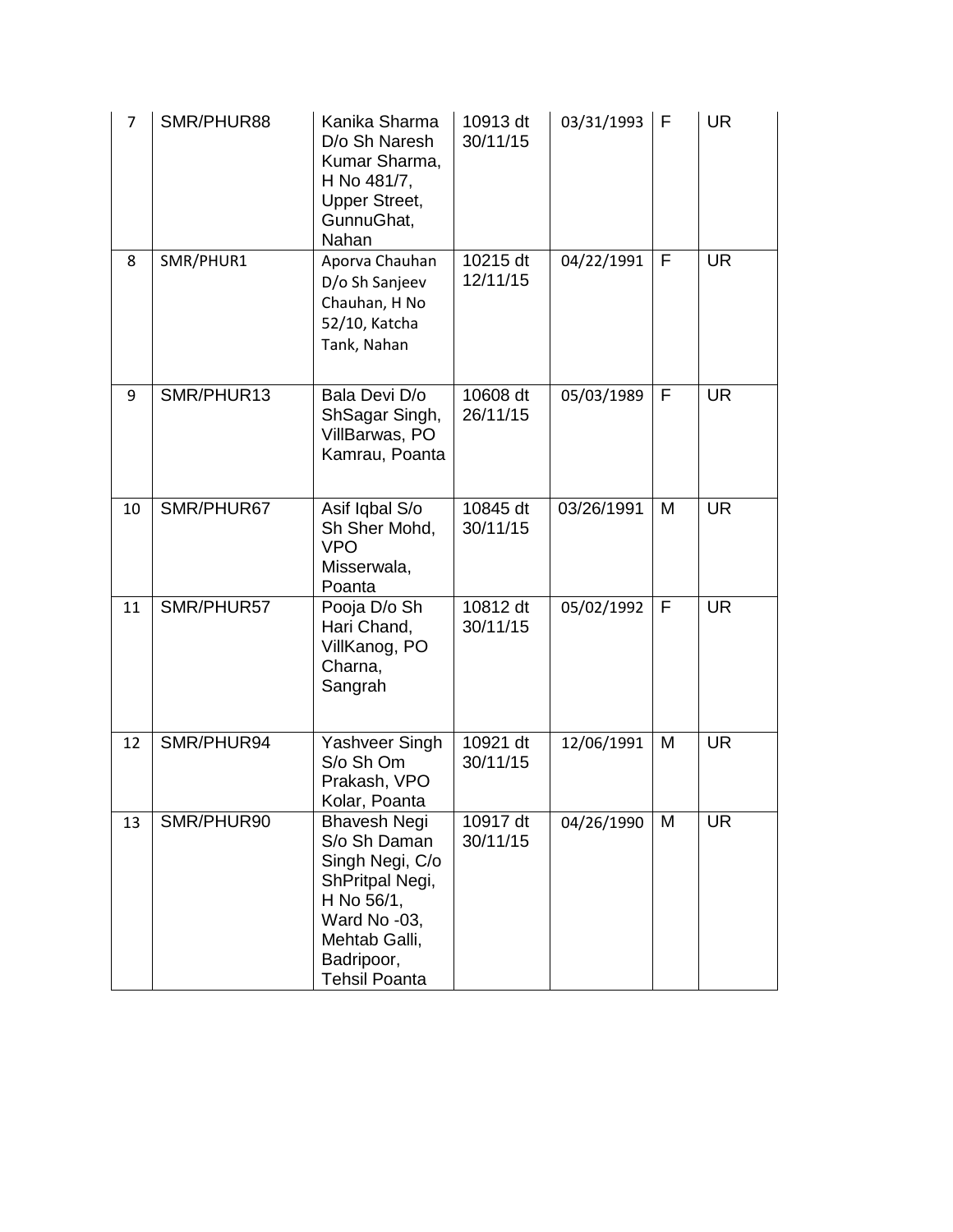| 14 | SMR/PHUR20 | Heman<br>Chauhan S/o<br>Sh Surat Singh,<br>VillKangra, PO<br>Rajpur, Tehsil<br>Poanta                                                  | 10681 dt<br>28/11/15 | 01/23/1992 | M            | <b>UR</b>          |
|----|------------|----------------------------------------------------------------------------------------------------------------------------------------|----------------------|------------|--------------|--------------------|
| 15 | SMR/PHUR87 | Deepika D/o Sh<br>Naresh Kumar,<br>H No 481/7,<br><b>Upper Street,</b><br>GunnuGhat,<br>Nahan                                          | 10912 dt<br>30/11/15 | 01/04/1990 | F            | <b>UR</b>          |
| 16 | SMR/PHUR40 | Sunita Devi S/o<br>ShSohan Singh,<br>$W$ /o<br>ShGhanshyam<br>Singh, Civil<br>Supply, Medical<br>retail Shop,<br>Poanta                | 10749 dt<br>28/11/15 | 09/06/1977 | F            | <b>UR</b>          |
| 17 | SMR/PHUR21 | Meera Chauhan<br>D/o ShRatan<br>Singh, VPO<br>Shilla, Poanta                                                                           | 10682 dt<br>28/11/15 | 12/15/1989 | $\mathsf{F}$ | <b>UR</b>          |
| 18 | SMR/PHUR9  | Shivani Thakur<br>D/O<br>ShSukhdarshan<br>Singh, VPO<br>Banah Ki ser,<br><b>Tehsil Pachhad</b>                                         | 10502 dt<br>20/11/15 | 02/16/1991 | F            | <b>UR</b>          |
| 19 | SMR/PHUR41 | Shiv Prakash<br>Pathik S/o Sh<br>Om<br>PrahashRahi,<br>Prakash Punj, H<br>No 131,<br><b>HIMUDA</b><br>Colony,<br>Shubhkhera,<br>Poanta | 10753 dt<br>28/11/15 | 08/10/1990 | M            | <b>UR</b><br>(WFF) |
| 20 | SMR/PHUR31 | Daisy Bansal<br>D/o Sh Anil<br>Bansal, W/o<br>ShPuneetGoel,<br>By Pass Road,<br>VPO Majra,<br>Poanta                                   | 10722 dt<br>28/11/15 | 09/09/1983 | F            | <b>UR</b>          |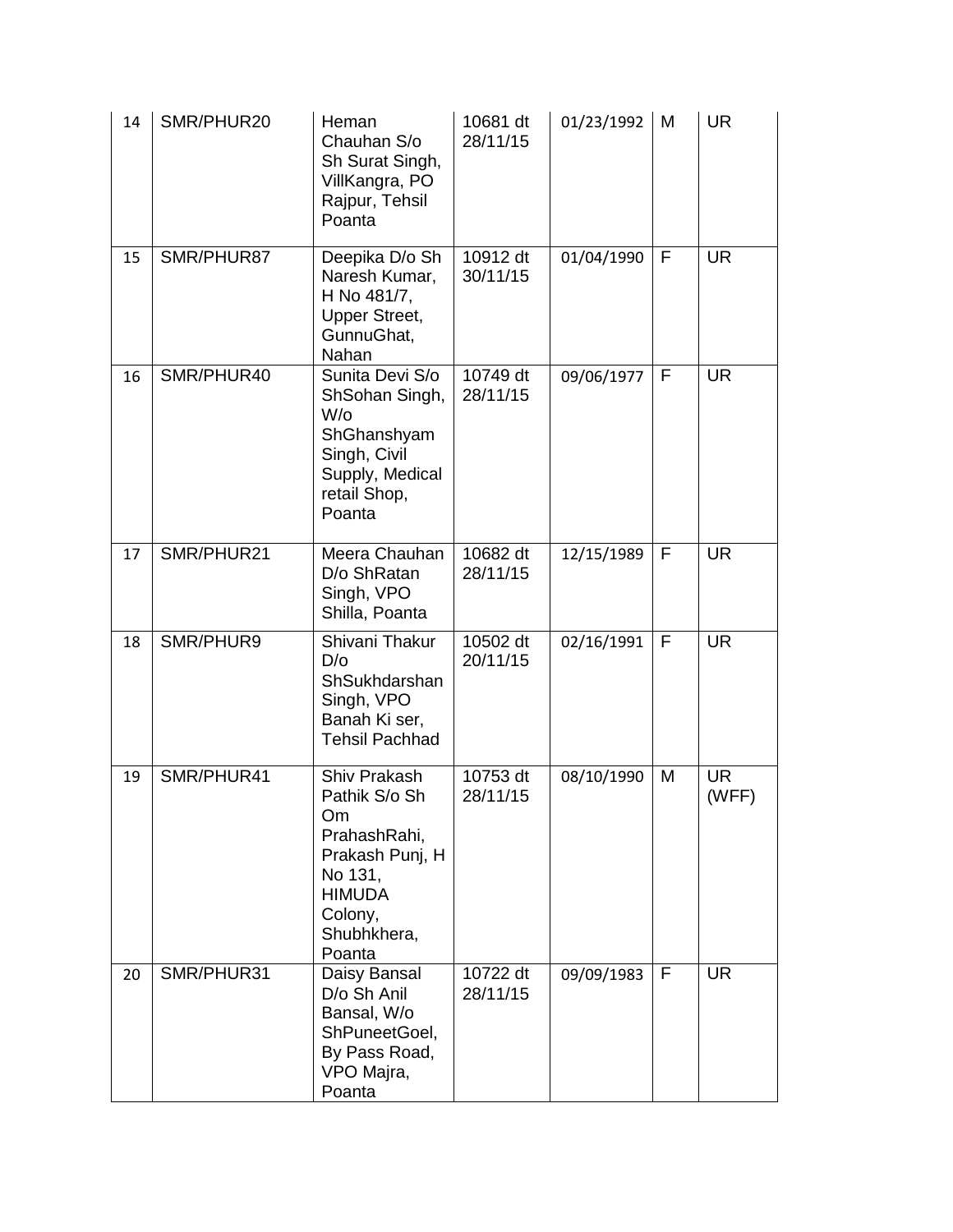#### Pharmacist

| Sr.<br>No.   | Sr.No      | Name & Address of<br>the Applicant                                                                        | Diary No &<br>Date of<br>Receipt of<br>Application | Date of<br><b>Birth</b> | Sex | Category  |
|--------------|------------|-----------------------------------------------------------------------------------------------------------|----------------------------------------------------|-------------------------|-----|-----------|
| $\mathbf{1}$ | SMR/PHSC2  | Komal D/o ShNand<br>Lal, H No 227/10,<br>Shakti Colony, Devi<br>Nagar, Poanta                             | 10355 dt<br>17/11/15                               | 10/16/1990              | F   | <b>SC</b> |
| 2            | SMR/PHSC6  | PriyaHiteshi D/o<br>ShMohar Singh,<br>23/1, Excise<br>Collony, Kala Amb,<br>Sirmaur                       | 10695 dt<br>28/11/15                               | 02/04/1993              | F   | <b>SC</b> |
| 3            | SMR/PHSC1  | Dinesh Kumar S/o<br>Sh Ishwar Dass,<br>VillAmbwala, PO<br>Sainwala, Nahan                                 | 10220 dt<br>12/11/15                               | 11/29/1990              | M   | <b>SC</b> |
| 4            | SMR/PHSC15 | VeenaVerma D/o Sh<br>Sumer Chand, H No<br>287 (near<br>kripalShilla), Ward<br>No 10, Devinagar,<br>Poanta | 10832 dt<br>30/11/15                               | 10/30/1994              | F   | <b>SC</b> |
| 5            | SMR/PHSC16 | Somdutt S/o<br>ShMataram,<br>VillKilaKalanch, PO<br>NainaTikker, Tehsil<br>Pachhad                        | 10843 dt<br>30/11/15                               | 05/30/1990              | M   | <b>SC</b> |
| 6            | SMR/PHSC11 | Kapil Dev s/o Sh<br>Surat Singh, H No<br>97/2, Ward No 3,<br>Jamniwala road,<br>Badripur, Poanta          | 10763 dt<br>28/11/15                               | 12/07/1989              | M   | <b>SC</b> |
| 7            | SMR/PHSC18 | Upasana D/o Sh<br>Nek Ram, H No<br>1063/4,<br>MohallaAmarpur,<br>Nahan                                    | 10857 dt<br>30/11/15                               | 08/08/1988              | F   | SC        |
| 8            | SMR/PHSC9  | Vishal Panwar S/o<br>Sh Gopal Dass, H<br>No 151/1,<br>DhabonMohalla,<br>Near JBT School,<br>Nahan         | 10742 dt<br>28/11/15                               | 10/20/1987              | M   | SC        |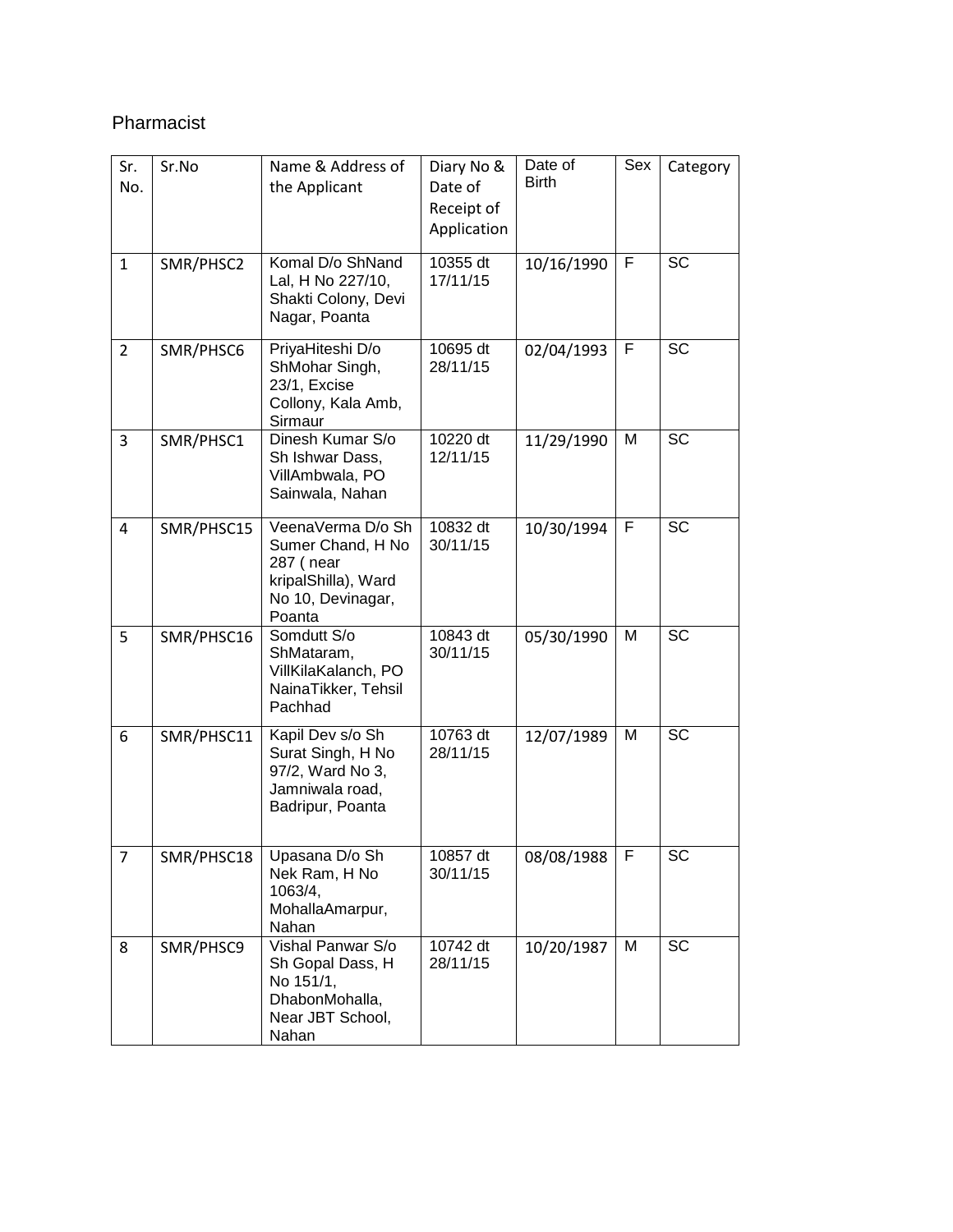| 9  | SMR/PHSC8  | Yogita Chauhan D/o<br>Sh Ramesh Kumar,<br><b>Near SrSecondory</b><br>School, Rajgarh      | 10731 dt<br>28/11/15 | 01/21/1982 | $\mathsf{F}$ | <b>SC</b> |
|----|------------|-------------------------------------------------------------------------------------------|----------------------|------------|--------------|-----------|
| 10 | SMR/PHSC19 | Kamaljeet Kaur D/o<br>ShManjeet Singh,<br>VillChirawali, Near<br>Katcha Tank, PO<br>Nahan | 10893 dt<br>30/11/15 | 08/11/1989 | F            | <b>SC</b> |

| Sr.<br>No.     | Sr.No           | Name & Address of the Applicant                                                             | Diary No &<br>Date of<br>Receipt of<br>Application | Date of Birth | Sex | Category   |
|----------------|-----------------|---------------------------------------------------------------------------------------------|----------------------------------------------------|---------------|-----|------------|
| $\mathbf{1}$   | SMR/PHOBC1<br>7 | Ankit Saini S/o ShJagdish Chand<br>Saini, VillNawada, PO Shivpur,<br>Poanta                 | 10834 dt<br>30/11/15                               | 05/14/1991    | M   | <b>OBC</b> |
| $\overline{2}$ | SMR/PHOBC1      | Jaspreet Kaur Saini D/o Sh Satinder<br>Singh Saini, VPO Nihalgarh, Poanta<br>Sahib, Sirmaur | 10218 dt<br>12/11/15                               | 07/03/1990    | F   | <b>OBC</b> |
| $\overline{3}$ | SMR/PHOBC8      | Anita Devi D/o Sh Sumer Chand,<br>VillShamah, PO Shavga, Poanta                             | 10721 dt<br>28/11/15                               | 12/02/1991    | F   | <b>OBC</b> |
| $\overline{4}$ | SMR/PHOBC9      | SushmaKumari D/o ShRonki Lal,<br>VillJogiban(Bohilion), PO<br>Shambuwala, Nahan             | 10728 dt<br>28/11/15                               | 01/31/1987    | F   | <b>OBC</b> |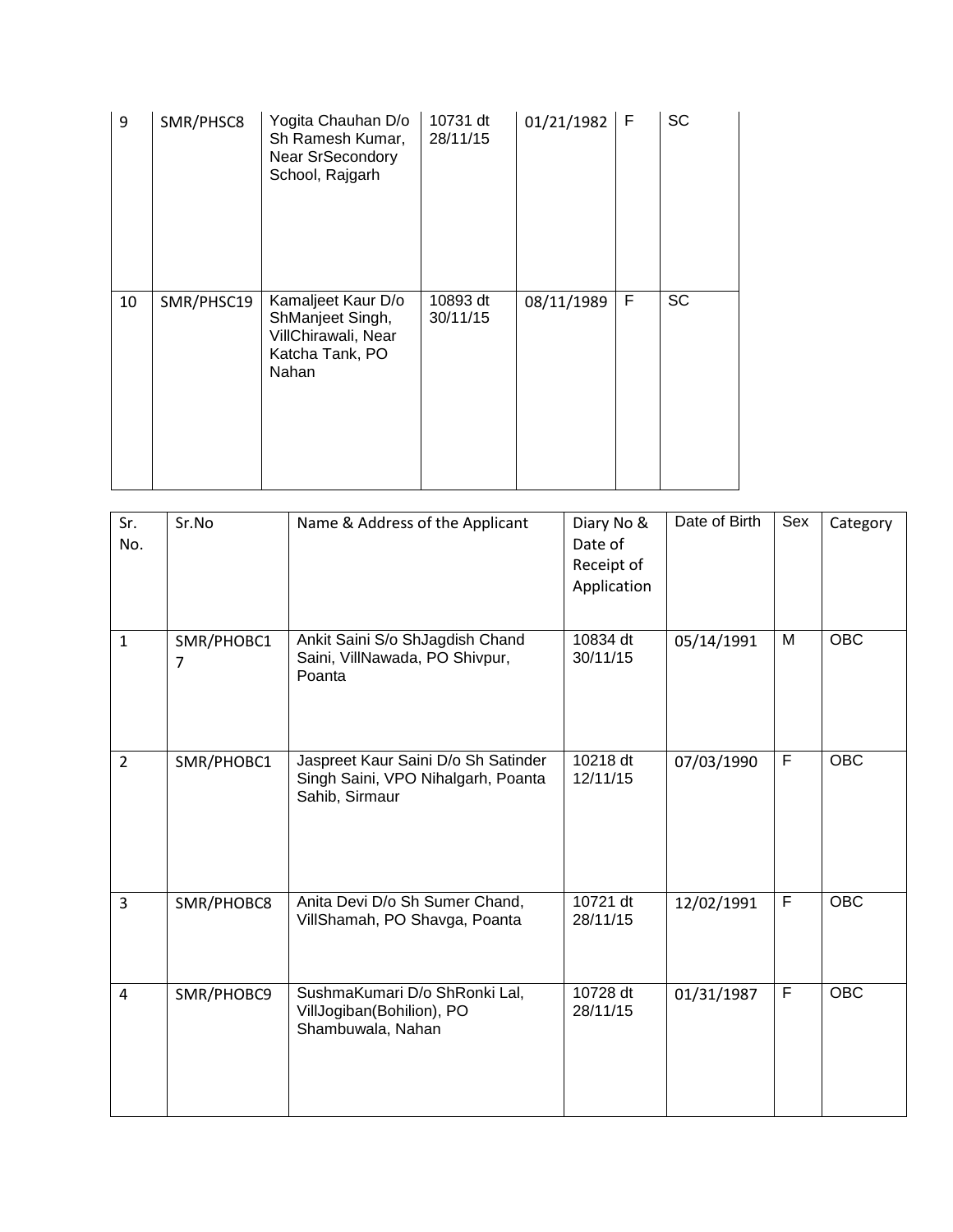| 5              | SMR/PHOBC1<br>6    | Seema Devi D/o ShKalyansingh, C/o<br>Narender Sharma, H No 70, Ward<br>No 11, EktaCollony, Poanta  | 10828 dt<br>20/11/15 | 03/30/1988 | F | <b>OBC</b> |
|----------------|--------------------|----------------------------------------------------------------------------------------------------|----------------------|------------|---|------------|
| 6              | SMR/PHOBC2         | AbhilashaGautam D/o ShAshwani<br>Kumar, Near Police Collony, Vill& PO<br>Sarahan, Pachhad, Sirmaur | 10505 dt<br>20/11/15 | 04/26/1986 | F | <b>OBC</b> |
| $\overline{7}$ | SMR/PHOBC1<br>5    | Sachin Dev Sharma S/o Sh Brahma<br>Nand Sharma, VillSandrah, PO Kotla<br>Molar, Nahan              | 10818 dt<br>30/11/15 | 01/11/1990 | M | <b>OBC</b> |
| 8              | SMR/PHOBC4         | JyotsanaKundlas D/o ShDharam<br>Singh, Vill& PO Kollar, Poanta                                     | 10614 dt<br>26/11/15 | 02/22/1990 | F | <b>OBC</b> |
| 9              | SMR/PHOBC1<br>9    | Pushp Kant S/o Sh Lakshmi Chand,<br>VillPipliwala, PO Puruwala, Poanta                             | 10839 dt<br>30/11/15 | 02/16/1986 | M | <b>OBC</b> |
| 10             | SMR/PHOBC6         | Priyanka Sharma D/o ShJagdish<br>Chand, ParkashBhawan, Ward No 3,<br>H No 66, Kaleen, Solan        | 10704 dt<br>28/11/15 | 09/02/1988 | F | <b>OBC</b> |
|                | SMR/PHGenIR<br>DP1 | Indu Bala D/o Sh Joginder Singh, Vill<br>Pathroti, PO Panwa, Tehsil Pachhad                        | 10605 dt<br>26/11/15 | 12-08-1992 | F | <b>BPL</b> |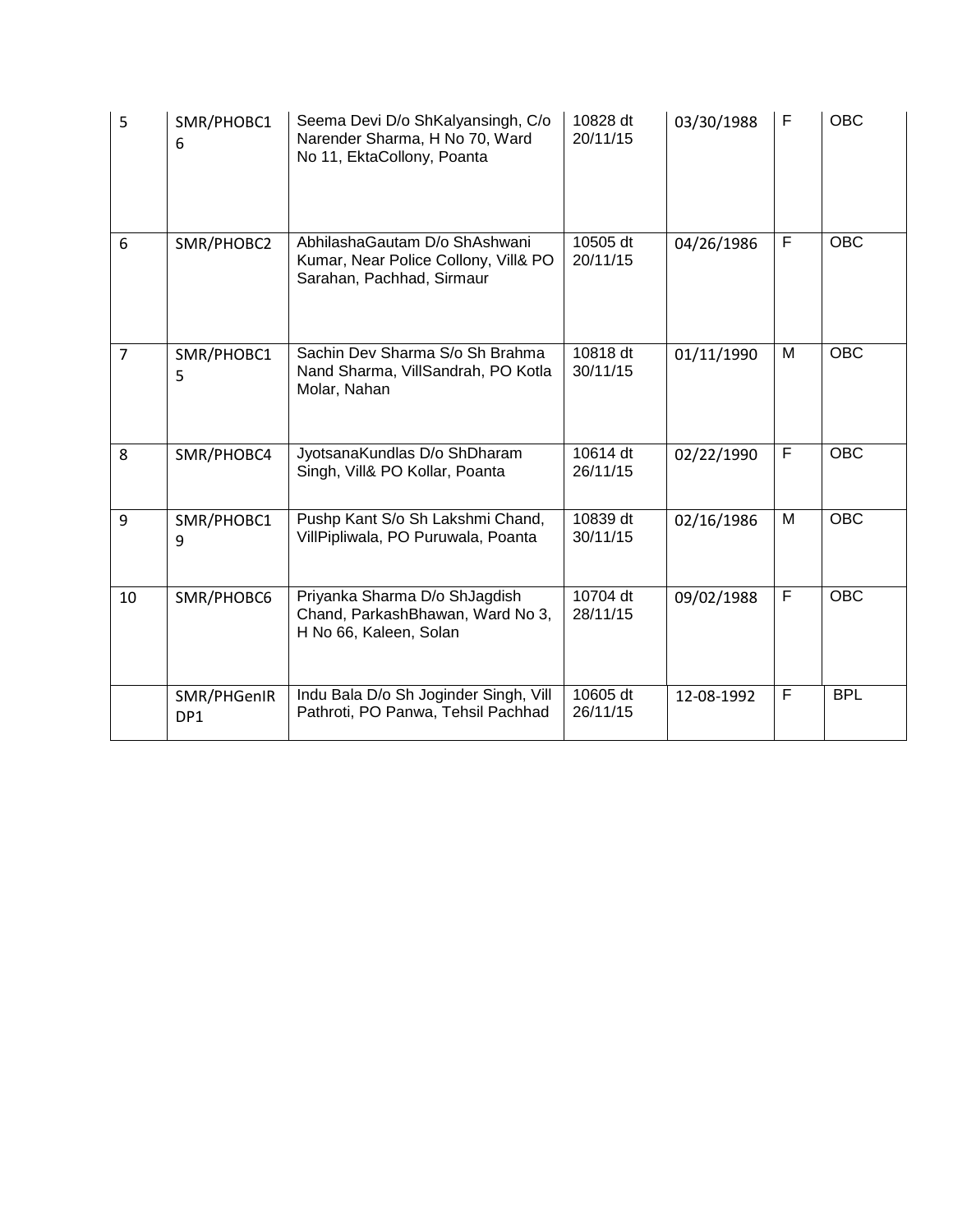## **Female Health Workers**

| Sr.<br>No.     | Name<br>of<br>Post | Sr.No             | Name & Address of the<br>Applicant                                                         | Diary No &<br>Date of<br>Receipt of<br>Application | Date of<br><b>Birth</b> | Sex | Category  |
|----------------|--------------------|-------------------|--------------------------------------------------------------------------------------------|----------------------------------------------------|-------------------------|-----|-----------|
| $\mathbf{1}$   | <b>FHW</b>         | DUR <sub>3</sub>  | Abha D/o Sh Ram<br>Vachan, C/o SmtSurendra<br>Devi, VPO Sataun, Tehsil<br>Poanta, Sirmaur  | 10353 dt<br>17/11/15                               | 06/06/1993              | F   | <b>UR</b> |
| $\overline{2}$ | <b>FHW</b>         | <b>DUR20</b>      | Shahida D/o Sh. Mahang<br>Hasan, R/o VPO Bhagani,<br>Tehsil Paonta.                        | 10675 dt<br>28/11/15                               | 07/10/1990              | F   | <b>UR</b> |
| 3              | <b>FHW</b>         | <b>DUR55</b>      | Reena Devi D/o Sh. Hari<br>Mohan, R/o Vill. Khari<br>Shalyar, PO Janot, Tehsil<br>Pachhad. | 10835 dt<br>30/11/2015                             | 05/15/1993              | F   | <b>UR</b> |
| $\overline{4}$ | <b>FHW</b>         | DUR34             | Kiran Bala D/o SH. Daulat<br>Ram, R/o VillKinu, PO<br>Panog, Tehsil Shillai.               | 10724 dt<br>28/11/2015                             | 12/10/1990              | F   | <b>UR</b> |
| 5              | <b>FHW</b>         | DUR7              | Neelo D/o Sh Vijay Singh,<br>VillMatiyana, PO & Tehsil<br>Shillai                          | 10475 dt<br>20/11/15                               | 08/07/1988              | F   | <b>UR</b> |
| 6              | <b>FHW</b>         | DUR <sub>23</sub> | Vinita D/o Sh. Balbir<br>Singh, R/o VPO Banore,<br>Tehsil Paonta.                          | 10679 dt<br>28/11/2015                             | 05/07/1983              | F   | <b>UR</b> |
| $\overline{7}$ | <b>FHW</b>         | DUR <sub>29</sub> | Mamta D/o Sh. Jagat<br>Singh, R/o Vill. Pagar, PO<br>Rajpur, Tehsil, Paonta.               | 10698 dt<br>28/11/2015                             | 09/29/1986              | F   | UR.       |
| 8              | <b>FHW</b>         | DUR <sub>18</sub> | Ashu Negi D/o ShKalyan<br>Singh, Vill Arana, PO Bali<br>Koti, Shillai                      | 10621 dt<br>26/11/15                               | 01/07/1994              | F   | <b>UR</b> |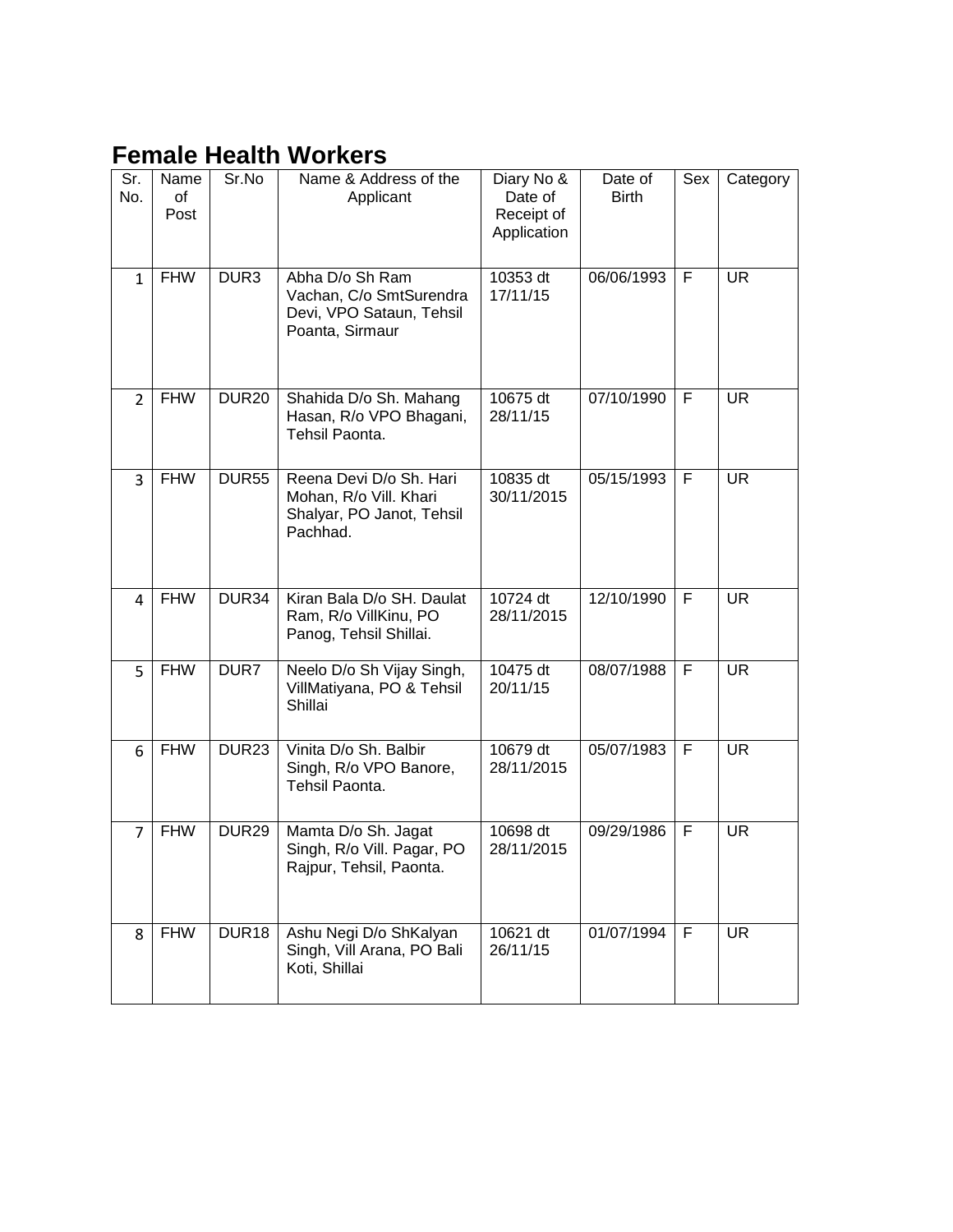| 9  | <b>FHW</b> | <b>DUR50</b>      | Kumari Santosh D/o Sh.<br>Ganga Ram, R/o Vill.<br>Pyhai Po Kamrau, Tehsil<br>Paonta Sahib.                  | 10809 dt<br>30/11/2015  | 12/05/1987 | F | UR.       |
|----|------------|-------------------|-------------------------------------------------------------------------------------------------------------|-------------------------|------------|---|-----------|
| 10 | <b>FHW</b> | DUR <sub>2</sub>  | Pooja Devi Sharma D/o Sh<br>Ram Krishan Sharma, R/o<br>C/O<br>ShD.S.KanwarEkantniwas,<br>Kusumpti, Shimla-9 | 10286 dt<br>16/11/15    | 03/10/1982 | F | <b>UR</b> |
| 11 | <b>FHW</b> | DUR <sub>19</sub> | Kamia Chauhan D/o Sh<br>Rajesh Chauhan,<br>VillAmbwala, PO<br>Sainwala, Nahan.                              | 10623 dt<br>26/11/15    | 09/30/1986 | F | <b>UR</b> |
| 12 | <b>FHW</b> | DUR <sub>67</sub> | Vineeta Devi D/o Sh. Mohi<br>Ram, r/o Vill. Durach, PO<br>Bakras, Tehsil Shillai.                           | 10895 dt<br>30/11/2015  | 07/03/1981 | F | <b>UR</b> |
| 13 | <b>FHW</b> | DUR <sub>22</sub> | ShobhaKumari D/o Sh.<br>Jangbir Singh, R/o<br>VillMehrad, PO Girinagar,<br>Tehsil Paonta Sahib.             | 10678 dt<br>28/11/2015  | 11/25/1987 | F | <b>UR</b> |
| 14 | <b>FHW</b> | DUR <sub>24</sub> | Preeti Devi D/o Sh. Pyare<br>Lal Choudhary, R/o Vill.<br>MatakMajri, PO Majra,<br>Tehsil Paonta Sahib.      | 10683 dt<br>28/11/2015  | 02/13/1991 | F | <b>UR</b> |
| 15 | <b>FHW</b> | DUR <sub>62</sub> | Poonam Thakur D/o Sh.<br>Om Prakash, R/o Vill.<br>Arka, PO Bagthan, Tehsil<br>Pachhad.                      | 10876 dt<br>30/11/2015. | 09/15/1994 | F | <b>UR</b> |
| 16 | <b>FHW</b> | DUR <sub>8</sub>  | NirjalaKumari D/o Sh Hira<br>Singh, VillBhajon, PO<br>Korga, Tehsil Poanta                                  | 10478 dt<br>20/11/15    | 10/01/1988 | F | <b>UR</b> |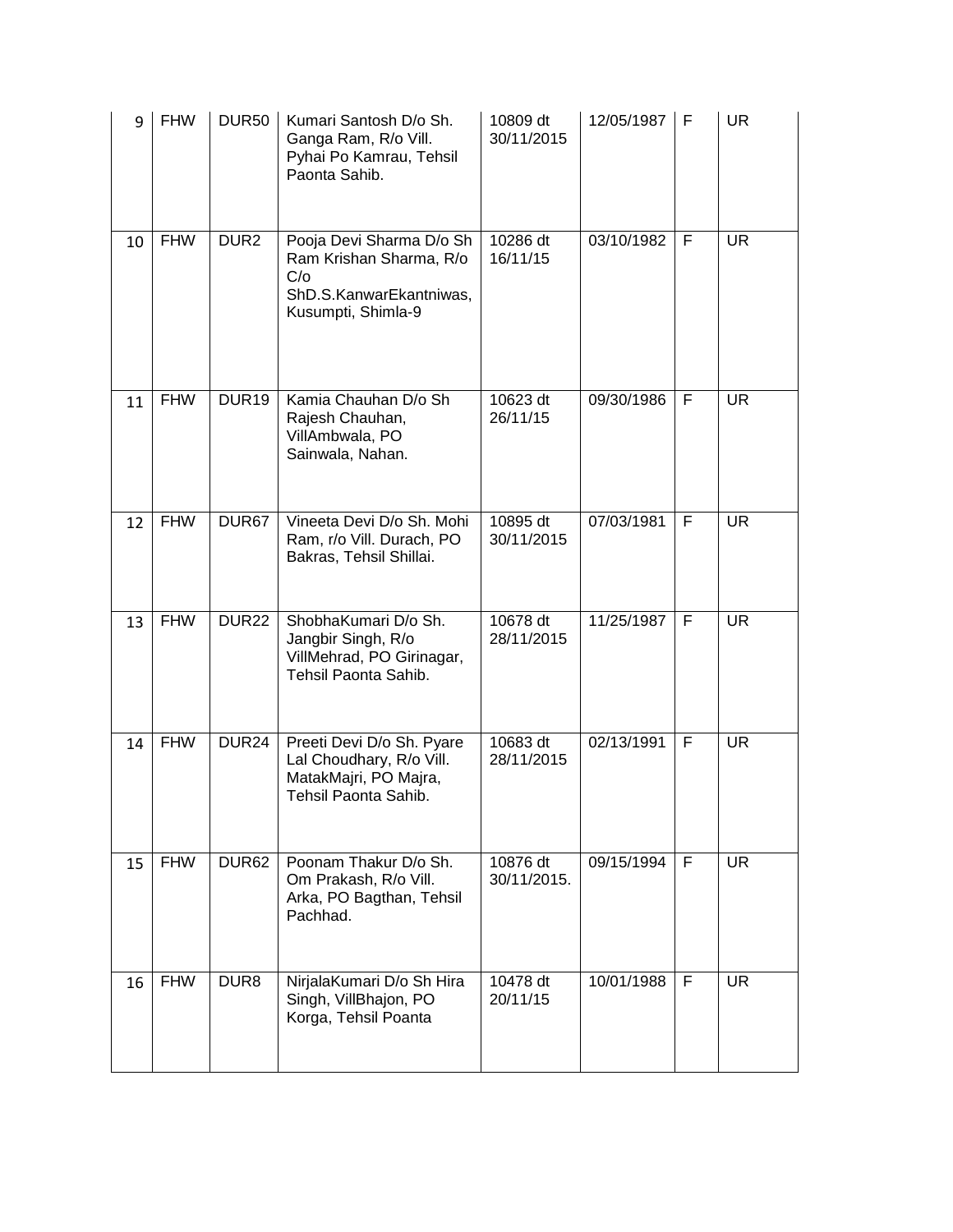| 17 | <b>FHW</b> | <b>DUR56</b>      | PunamTomar D/o Sh.<br>Dhanvir Singh, R/o Vill.<br>Bhailla PO Nagheta,<br>Tehsil Paonta Sahib.                    | 10836 dt<br>30/11/2015 | 10/16/1990 | F | <b>UR</b> |
|----|------------|-------------------|------------------------------------------------------------------------------------------------------------------|------------------------|------------|---|-----------|
| 18 | <b>FHW</b> | DUR <sub>11</sub> | Trishna Thakur D/o<br>ShTejvir Singh, C/o<br>Yashpal Singh, VPO<br>Kolar, Poanta                                 | 10599 dt<br>26/11/15   | 05/04/1981 | F | <b>UR</b> |
| 19 | <b>FHW</b> | DUR <sub>14</sub> | Subhana Begum D/o<br>ShRafaquat Ali,<br>VillChurkMajri, PO Majra,<br>Poanta                                      | 10615 dt<br>26/11/15   | 03/22/1991 | F | <b>UR</b> |
| 20 | <b>FHW</b> | DUR <sub>30</sub> | Sarita Devi D/o Sh. Pratap<br>Singh, R/o Vill. Bandli, PO<br>KandoBhatnol, Tehsil<br>Shillai.                    | 10703 dt<br>28/11/2015 | 02/17/1992 | F | <b>UR</b> |
| 21 | <b>FHW</b> | DUR47             | Seema Thakur D/o SH.<br>Jaswant Singh Thakur,<br>R/o House No. 259/12,<br>MohallaChakrera, PO &<br>Tehsil Nahan. | 10789 dt<br>30/11/2015 | 02/11/1982 | F | <b>UR</b> |
| 22 | <b>FHW</b> | DUR <sub>51</sub> | Saroj Thakur D/o Sh. Babu<br>Ram, R/o Vill. ShillaiDhar,<br>PO & Tehsil Shillai.                                 | 10815 dt<br>30/11/2015 | 04/30/1985 | F | <b>UR</b> |
| 23 | <b>FHW</b> | DUR37             | Lalita Chauhan D/o SH.<br>Ratan Singh, R/o VPO<br>Shilla, Tehsil Paonta<br>Sahib.                                | 10752 dt<br>28/11/2015 | 06/14/1987 | F | <b>UR</b> |
| 24 | <b>FHW</b> | DUR <sub>17</sub> | Kanika Sharma D/o Sh<br>Ram Krishan, VillKanyana,<br>PO Sarahan, Pachhad                                         | 10620 dt<br>26/11/15   | 11/22/1989 | F | <b>UR</b> |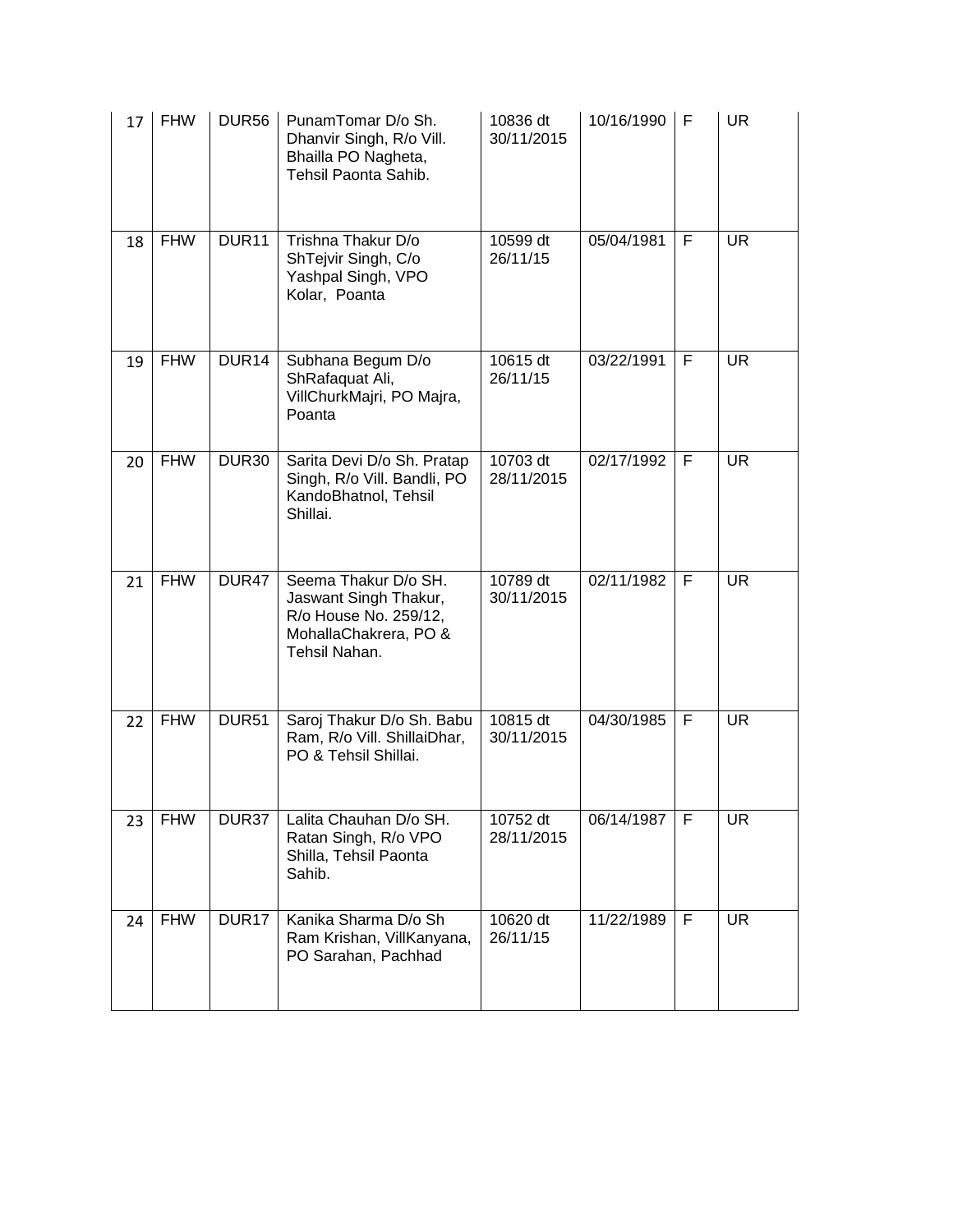| DUR33   SunitaKumari D/o Sh.<br><b>FHW</b><br>10720 dt<br>28/11/2015<br>Shamshersingh, R/o<br>VillChewari, Po Lana<br>cheta, Sub-Tehsil<br>NohraDhar. | 08/20/1986 F |  | UR |  |
|-------------------------------------------------------------------------------------------------------------------------------------------------------|--------------|--|----|--|
|-------------------------------------------------------------------------------------------------------------------------------------------------------|--------------|--|----|--|

## **FHW**

| Sr.<br>No.     | Name<br>of<br>Post | Sr.No            | Name & Address of the<br>Applicant                                                                      | Diary No &<br>Date of<br>Receipt of<br>Application | Date of<br><b>Birth</b> | Sex          | Category  |
|----------------|--------------------|------------------|---------------------------------------------------------------------------------------------------------|----------------------------------------------------|-------------------------|--------------|-----------|
| $\mathbf{1}$   | <b>FHW</b>         | DSC7             | NeelamKumari D/o Sh. Om.<br>Prakash, R/o Vill Patti Natha<br>Singh, PO Shivpur, Tehsil<br>Paonta Sahib. | 10846 dt<br>30/11/2015.                            | 03/05/1989              | F            | <b>SC</b> |
| $\overline{2}$ | <b>FHW</b>         | DSC11            | PremKuraicha D/o Sh. Lal<br>SnghKuraicha, R/o VPO<br>Girinagar, Tehsil Paonta.                          | 10926 dt<br>30/11/2015                             | 10/05/1983              | F            | <b>SC</b> |
| 3              | <b>FHW</b>         | DSC5             | Rajni Chauhan D/o Sh.<br>Naresh, R/o Vill. Bohlion PO<br>Shambhuwala, Tehsil Nahan.                     | 10781 dt<br>30/11/2015                             | 11/24/1991              | F            | <b>SC</b> |
| 4              | <b>FHW</b>         | DSC <sub>3</sub> | Seema Devi D/o Sh. Sanjay<br>Kumar, R/o Vill. Mehrad, PO<br>Girinagar, Paonta Sahib.                    | 10685 dt<br>28/11/2015                             | 07/28/1992              | $\mathsf{F}$ | <b>SC</b> |
| 5              | <b>FHW</b>         | DSC <sub>1</sub> | Karun Bala D/o ShBabu Ram<br>Raghav, VillBarar, PO<br>Rarughati, Tehsil Rajgarh                         | 10617 dt<br>26/11/15                               | 06/08/1990              | F            | <b>SC</b> |

### **FHW**

| Sr.<br>No. | Name<br>of<br>Post | Sr.No  | Name & Address of the<br>Applicant                                              | Diary No &<br>Date of<br>Receipt of<br>Application | Date of<br><b>Birth</b> | Sex | Category   |
|------------|--------------------|--------|---------------------------------------------------------------------------------|----------------------------------------------------|-------------------------|-----|------------|
| 1          | <b>FHW</b>         | DOBC10 | Roshni Devi D/o Sh.<br>Balbir Singh, R/o Vill.<br>Heerpur, PO<br>&TeshilPaonta. | 10735 dt<br>28/11/2015                             | 09/11/1981              | F   | <b>OBC</b> |